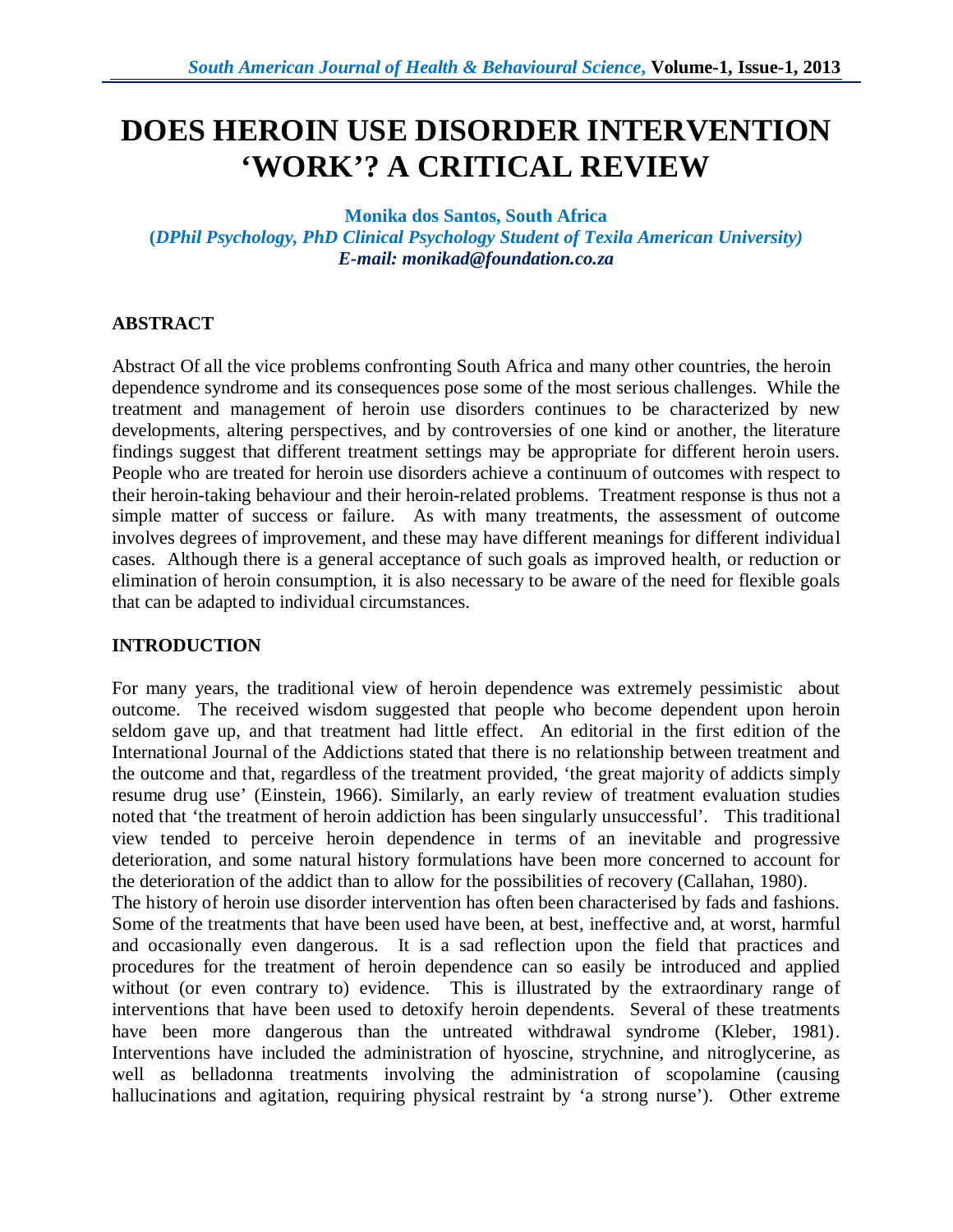forms of treatment have included electroconvulsive therapy, and insulin-induced hypoglycaemia (Gossop, 2003).

The risks of such treatments are indicated by reports that, in a hospital where 130 patients were given the hyoscine treatment, there were six deaths in a year. This should be judged in the context that, although the heroin withdrawal syndrome causes considerable discomfort, it is of relatively short duration and is not medically serious, much less life-threatening. The use of sodium thiocyanate was found to lead to delirium and psychosis, often lasting as long as two months. Some of the treatments may appear reassuringly old-fashioned and little more than historical curiosities. Other treatments from the past have more modern counterparts. Bromide sleep treatment was used in the early decades of the 20 century, as was 'artificial hibernation' with up to 72 hours of sodium pentothal-induced narcosis. This also led to deaths. Kleber (1981) refers to the deaths of 2 out of 10 patients treated in this way. In recent years there has been some enthusiasm for accelerated heroin detoxification under anesthesia. Such treatments tend most often to have been provided by privately owned operated (for profit) organisations.

The notion that heroin dependence involves a progressive and irreversible deterioration is a view that has considerable resonance with popular conceptions of substance dependence. In its thc rudest form it can be found in the 'dope fiend' myth of inevitable social, moral, and physical decline. This view has been popular since at least the end of the 19 century, and it is a testimony to its staying power that a variation of this theme surfaced in the UK government anti heroin campaign, which under the slogan 'heroin screws you up' depicted rapid decline in health and loss of control over intake. A market research evaluation of the campaign showed that this led to an increased belief among young people that death was an inevitable consequence of heroin use (Gossop, 2003).

Prior to the 1970s, there was virtually no formal understanding of the addictions, and little was known about how heroin use disorders could be effectively managed or treated. During the late 1960s or early 1970s, many countries established systems of substance dependence intervention services. Prior to this, intervention was provided by very small numbers of 'specialist' doctors, or in other types of services (mental hospitals, prisons). Differences in the governing ideas behind British and American substance dependence policies were articulated in the 1916 Harrison Act in the United States and the 1926 Rolleston Report in the United Kingdom. The United States tended to pursue a policy that was reliant solely on control measures. The United Kingdom took a more medicalised view of the disorder and its management. These differences are still reflected in the contrast between the British acceptance of harm-reduction measures that can be utilised to limit the damage to the continuing heroin misuser, and the American goals of 'zero tolerance', 'users accountability', and a 'drug-free America' (Kleber, 1981).

When the UK drug clinics were first established (after 1968), they were almost all run by psychiatrists. Diagnoses were assigned to heroin dependent patients on an ad hoc basis after an informal clinical interview. The diagnoses were often unreliable and provided almost no useful information about aetiology, course, or treatment needs. The consequences of this were less damaging than they might have been since the intervention options available at that time were so limited. Out-patient intervention involved unsystematic forms of prescribing (it would be misleading to describe this as representing any planned or systematic programme of maintenance). In-patient treatment intervention usually took the form of loosely organised therapeutic communities with various 'eclectic' interventions applied, according to the clinical preferences of the staff. Behaviour therapy and biological psychiatry were still developing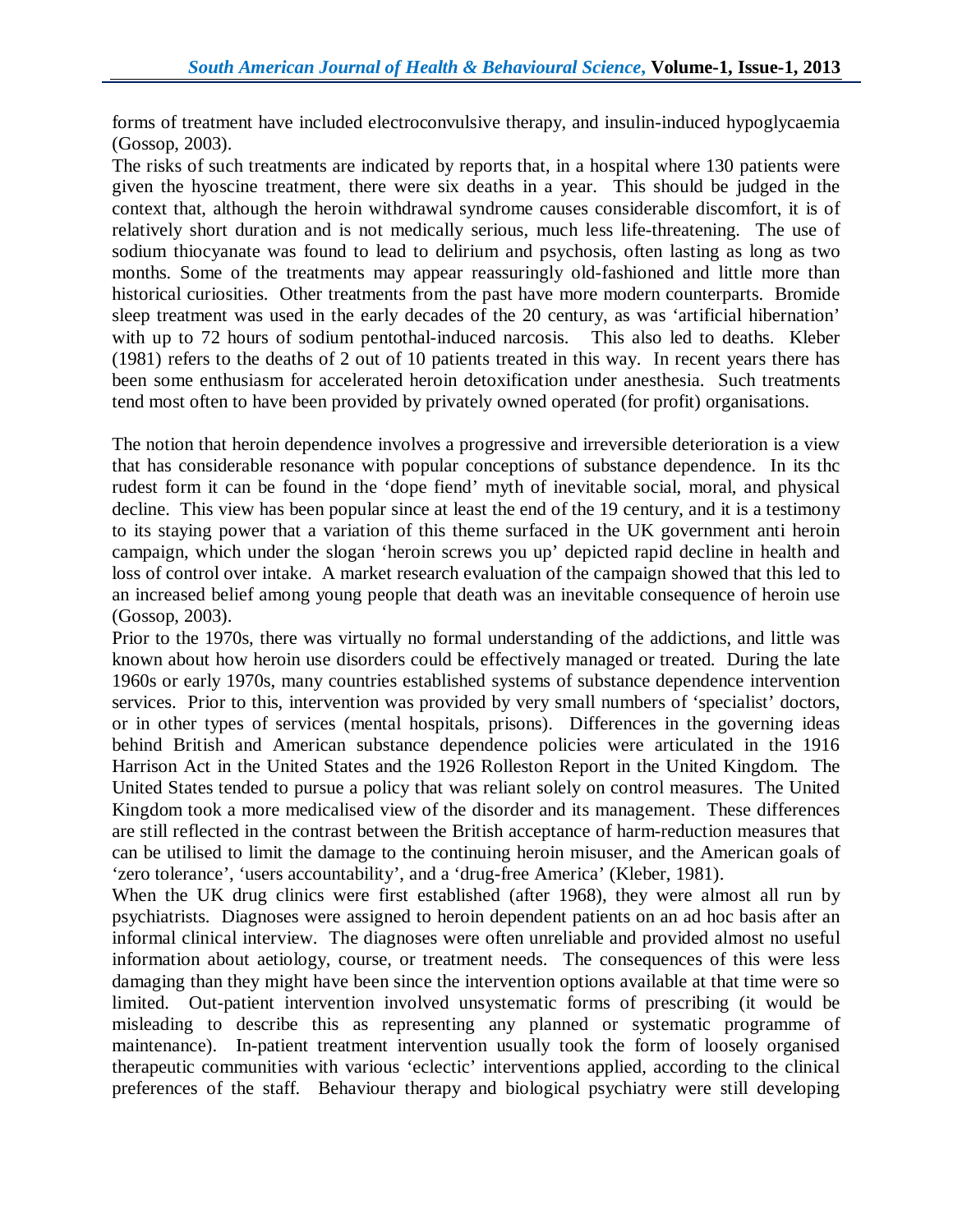disciplines. Social and cognitive learning theories had yet to make an impact upon the field. The history of medicine suggests that the origins of treatment for any problem tend to follow the identification of severe cases and that, during its early stages of development, treatment consists of applying whatever remedies are available when the problem is first recognised (Gossop, 2003). Heroin use disorder myths

The users' exaggerated fear of withdrawal fulfils a similar role, offering a powerful justification for not coming off heroin. The idea that heroin withdrawal involves unbearable pain has proved to be the most convenient fiction for the media. It provides exactly the right sort of voyeuristic titillation for which the general public has shown itself to be so eager. Basketball Diaries and Trainspotting linger over the agony of heroin withdrawal. The hyperbole of these accounts bears little resemblance to what might more realistically be compared to a dose of flu: certainly heroin withdrawal can be unpleasant and distressing, but it fails by some considerable distance to match up to the myth (Leggett, 2001; Gossop, 2000; Kenny, 1999; Pearson, 1987; Kohn, 1987; Kaplan, 1983).

Although the opiate withdrawal syndrome is one of the accepted criteria of physical dependence, it contains a very large psychological component (American Psychiatric Association, 2000; Kaplan, 1983). For most heroin users, withdrawal and craving are inextricably linked: each one produces the other. According to the principles of Pavlovian conditioning, if a user regularly associates a particular place or event with their injection of heroin, that place or event will acquire some of the rewarding properties of the drug itself. As a result, things that are of no special significance to other people can provoke a powerful need for heroin in the user. Craving and conditioned withdrawal symptoms can be triggered off by the sight of a regular scoring place, or by music that evokes strong heroin-related memories for the user (Marlatt & Gordon, 1985). Conditioning processes can also have the opposite effect. When a user is badly in need of a fix but possesses no heroin, they can obtain some relief from their craving by injecting water, or even by just pushing their needle into a vein. This event has come to provide a small part of the drug experience with which it has been so often associated (Gossop, 2000; Finnegan, 1995; Kaplan, 1983; Strang, Griffiths, Powis, Abbey & Gossop, 1992).

The actual process of withdrawing from heroin presents few medical problems and can be managed easily and with the minimum discomfort for the dependent. The time taken to complete withdrawal will vary according to the preferences of the doctor and the user, but for heroin it can be completed in anything from a couple of days to two or three weeks (Gossop, 2000). In contrast, withdrawal from alcohol and benzodiazepines, for example, carries some of the more serious medical risks, and can be one of the most distressing withdrawal periods for the individual (Gossop, 2000; Kohn, 1997; Freedman, 1992). In comparison, the opiate withdrawal syndrome can be reduced to minimal proportions by a carefully regulated withdrawal regime, yet almost all heroin dependents are terrified of withdrawal. This exaggerated fear makes more sense if it is reinterpreted as a fear of living without drugs. What terrifies the user are not the symptoms of withdrawal, distressing though these may be, but the dawning emptiness beyond, the prospect of learning to live without a chemical crutch (Gossop, 2000; Friedman, 1992).

In this context, it is futile to look for the objective causes of heroin dependence, or to talk of whether or not the heroin dependent can really give up heroin. The attitudes, beliefs and expectations of such a person are of paramount importance. If heroin dependents believe that they are completely helpless before the power of heroin, then they are indeed helpless. But the origins of the helplessness lie in the psychology of the dependent and not in some chemical property of the drug (Dos Santos & Van Staden, 2008; McIntosh & McKeganey, 2002; Gossop,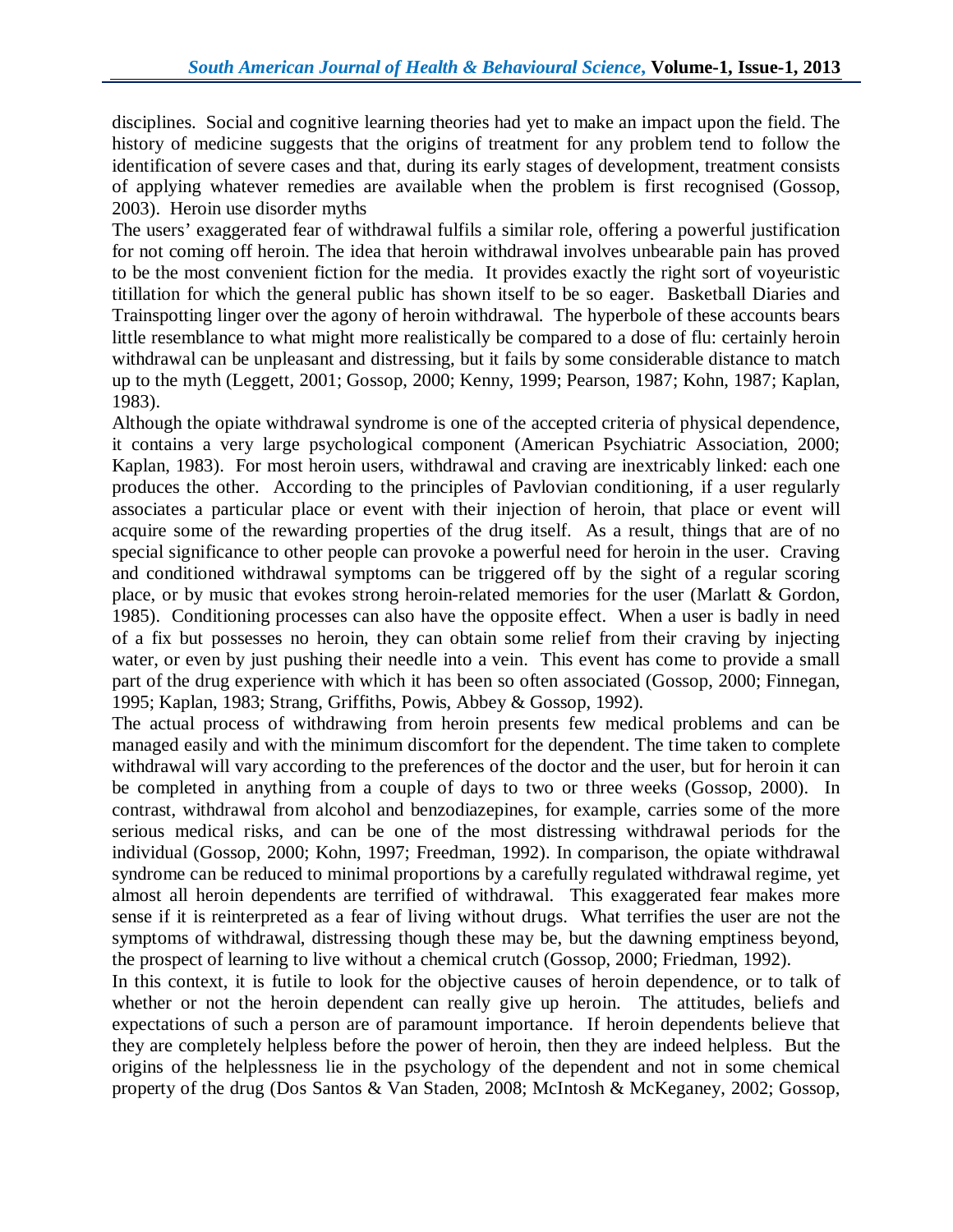#### 2000).

The clearest and most convincing evidence against the heroin user's need to remain dependent is that large numbers of people abandon their dependencies through their own efforts. In her studies of American servicemen, Lee Robins (1993) found that, although the use of drugs was rife in Vietnam, the numbers who became re-dependent on drugs on their return to America were extremely low (the social significance of this study is discussed later). Even among those who had been dependent on opiates (mainly heroin) in Vietnam, only 7% became re-dependent on opiates after going home, and less than 1% felt that they had been dependent on substances since their return. More than nine out of every ten addicts were able to give up. Admittedly, the circumstances in which these studies took place are very unusual, but even among the ordinary street heroin dependents it is not generally known that many successfully give up heroin (Terry, 2003; Gossop, 2000). Compared with the usual civilian statistics regarding opiate dependence, these figures are remarkably low: one might have predicted that many more of the men would have experienced serious problems relating to the use of opiates. The low re-dependence figures are also surprising in view of the psychological readjustment problems experienced by many of the returning soldiers. Post-traumatic stress syndrome was increasingly recognised among these individuals (Terry, 2003; Gossop, 2000; Kenny, 1999). However, studies have shown that heroin dependence is far from being the irreversible condition that it has sometimes been assumed to constitute (Dos Santos & Van Staden, 2008; McIntosh & McKeganey, 2002; Winnick, 1962).

There are a number of separate influences at work here, each of which affects the likelihood of heroin ingestion. During the Vietnam War, these combined to provide the conditions in which this activity was most likely to occur. Psychologically, the experience of suddenly being removed from a safe, familiar environment to a strange, foreign and extremely threatening one increases the pressure upon the individual to take drugs. Drugs are a useful means of coping with the mixture of fear, physical tiredness and boredom that is such a familiar feature of military life during a war. Socially, the tour of duty in Vietnam was characterised by a removal of many of the usual social and moral restraints that reduce the likelihood of heroin taking. The soldiers themselves were inclined to regard their tour of duty as something separated from 'real life' and there were various social pressures to take drugs simply because so many others were using them. Last but not least, there was the physical availability of heroin and other drugs. It is difficult to imagine conditions more likely to promote their widespread use (Terry, 2003; Gossop, 2000; Kenny, 1999; Vietnam & America: A documented history, 1995).

What happened in Vietnam and afterwards conflicts with several popular beliefs about heroin dependence. It is usually assumed that heroin dependence is an inevitable consequence of using the drug, and that, once it has taken hold, it is virtually impossible for the user to rid him or herself of the habit. The Vietnam experience shows that neither of these beliefs is true. Even of those who were dependent in Vietnam, the vast majority were able to cast off their use when they returned to America (Gossop, 2000; Kenny, 1999).

This curious episode in the history of heroin taking is a good example of the ways in which changes in social circumstances can powerfully affect the ways people use heroin. The young men who served in Vietnam were removed from their normal social environment and from many of its usual social and moral restraints. For many of them it was a confusing, chaotic and often extremely frightening experience, and the chances of physical escape were remote except through the hazardous possibilities of self-inflicted injury. As a form of inward desertion, heroin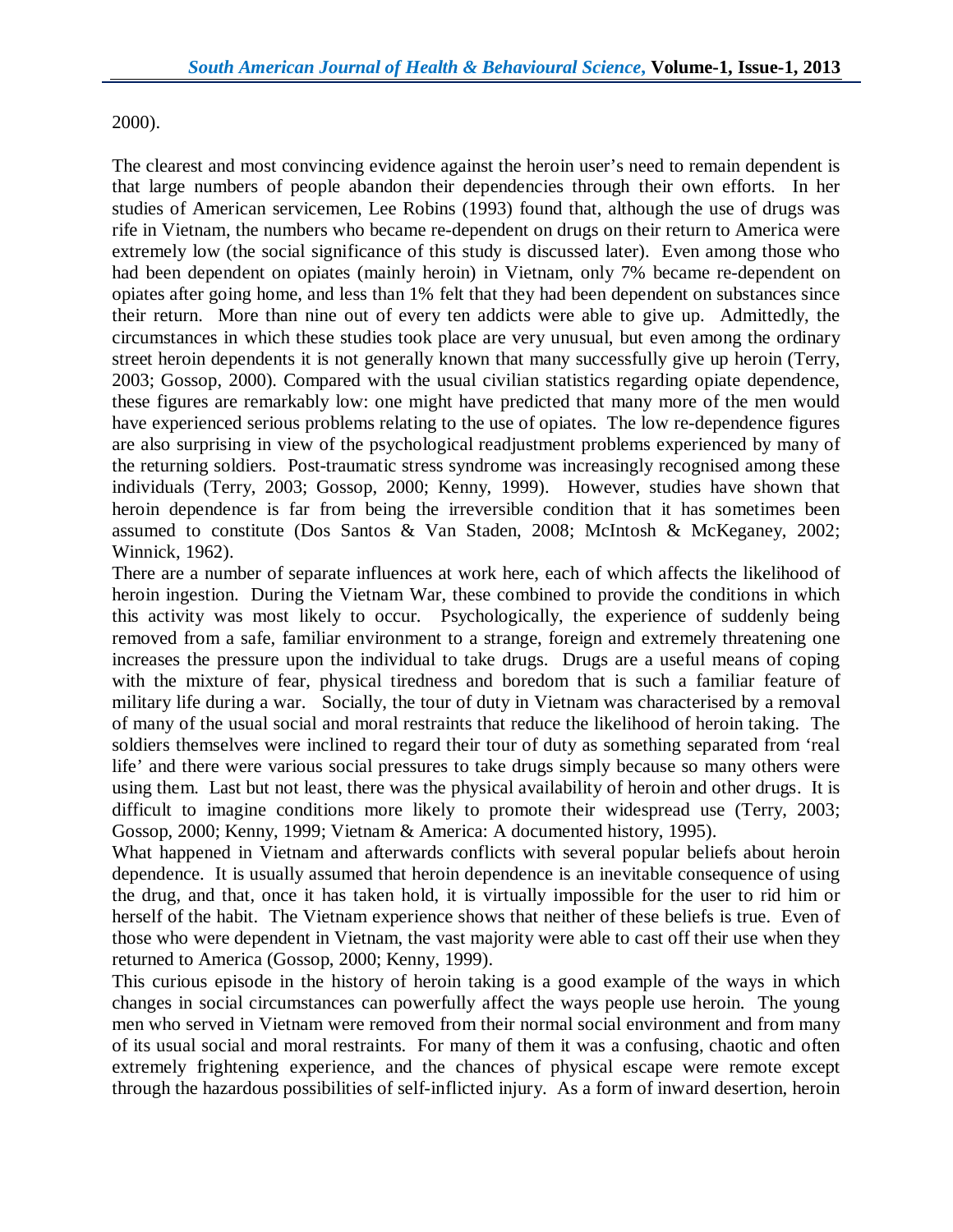represented a way of altering the nature of subjective reality itself. The Vietnam War veterans' experience contradicts the notion that heroin dependence is related to individual psychopathology or criminality: the way in which the public sees the dependent depends on who he or she is. In other words, how these heroin dependents were treated and, in turn, how they saw themselves, has more to do with social context that it necessarily does with individual deficiencies (Terry, 2003; Gossop, 2000; Kenny, 1999).

Primary heroin use disorder therapeutic modalities

There has been a significantly increased emphasis on matching clients to intervention. For many heroin dependents and especially those with long and complex histories, the assessment procedure itself may be a therapeutic process. The telling of the 'life story' — some of it spontaneously, some in answer to direct questions — helps the individual, perhaps for the first time, to see their drug taking in some sort of perspective. The account of the present social circumstances clearly identifies current problems and needs. This clarification to an outsider is, or can be, a clarification to the heroin abuser too so that what needs to be done, the way forward, becomes apparent to both (Ghodse, 1989). However, assessment is not an end to itself. The aim of assessment is to offer the individual an appropriate intervention programme. The skill of the helping professional lies in the accurate assessment of the problem and the accurate matching of heroin depend to treatment option (although heroin dependent and professional may not always agree).

 Six major non-pharmacological approaches to psychosocial intervention have been identified: (i) 12-step, (ii) psychodynamic, (iii) marital/family, (iv) cognitive-behavioural, (v) contingency management and (vi) motivational approaches. Approaches based on the Alcoholics Anonymous 12-step model are still clearly dominant in the field of substance dependence intervention, and have continued to dominate despite significant inroads from both motivational and cognitive-behavioural approaches (Rotgers, Morgenstern & Walters, 2003; Alcoholics Anonymous, 2001).

Although psychodynamic theory traditionally has not addressed itself to substance dependence, a number of innovative approaches based in psychodynamic thinking have been developed more recently. These newer approaches are particularly attractive because of their potential to enhance the implementation and efficacy of other treatment approaches. In both research and clinical settings, an increased emphasis is being placed on working with clients who have co-occurring psychiatric and substance use disorders. Because of this, psychodynamic approaches, though they were not originally developed to treat substance use disorder psychopathology, can provide useful ways of conceptualising and working with substance users (Aziz, 1990).

Marital and family approaches to substance use disorder intervention have a long and diverse history, and have garnered some of the strongest research evidence for their efficacy. In addition to strong research support, these approaches provide a means of integrating apparently disparate aspects of a client's life into a more coherent treatment and support network that can help produce and maintain changes in substance use (Rotgers, Morgenstern & Walters, 2003; Corsini & Wedding, 1995).

Cognitive-behavioural approaches, while not widely used clinically, have become more apparent in clinical programmes, at least in name. These approaches have amassed the strongest research support for the efficacy of any approaches presented in this article. Cognitivebehavioural approaches are ideally suited to client-treatment matching because they are inherently orientated to the individual, with each client's treatment being potentially different in scope and process, depending on the results of thorough pre-treatment and ongoing assessments (Hayes, Barlow &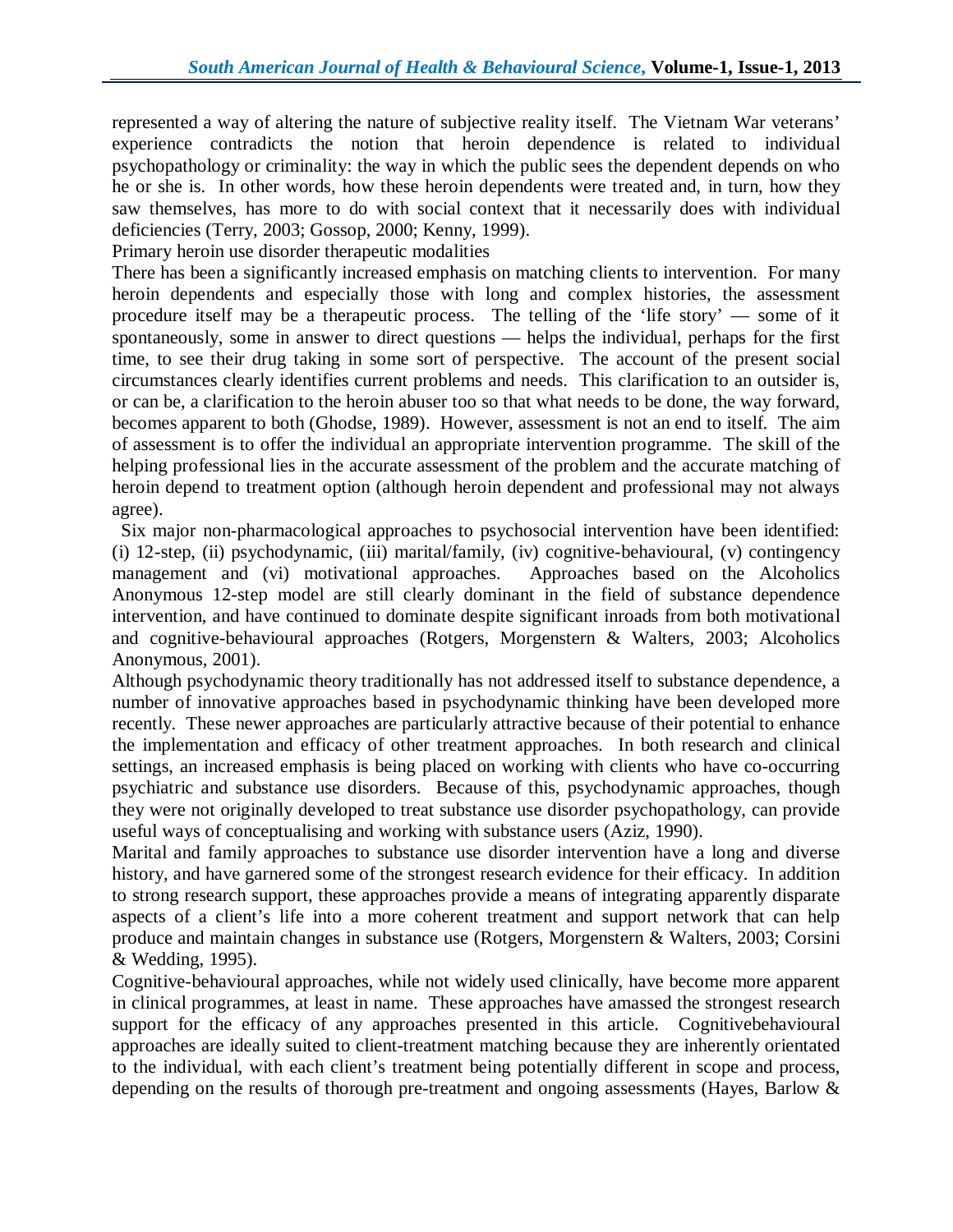Nelson-Grey, 1999).

Contingency management approaches are behavioural therapies that increasingly have been found to be efficacious. Originating in the theoretical ideas of B.F. Skinner, contingency management approaches share the advantage with marital and family approaches that the client's environment is mobilized in the service of behaviour change and maintenance. Strongly supported by research evidence, contingency management treatments can be particularly effective in combination with cognitive-behavioural and 12-step components in a broad-based treatment 'package' (Rotgers, et al., 2003).

Motivational enhancement approaches have continued to attract both research support and clinical popularity. Perhaps the most influential development in the late 20 century substance dependence treatment intervention field, motivational enhancement approaches are now established in the mainstream of substance dependence treatments. Based on research into social psychology and behaviour change theories, motivational enhancement approaches attempt to mobilize clients to change maladaptive behaviour to more healthful patterns (Marlatt & Gordon, 1985). To some extent these approaches have gained popularity as a reaction against traditional confrontational approaches that focus on aggressively breaking through clients' 'denial'. Instead of aggressive confrontation, these motivational approaches take advantage of client ambivalence about the pros and cons of substance use to help produce movement toward change. Heroin use disorder intervention

The therapeutic landscape of substance use disorder treatment has changed dramatically since the 1960s, and especially during the past two decades. Many promising interventions and procedures and therapeutic agents have been developed. There is a range of pharmacological options, where once there were very few. There is increasing evidence about the effectiveness of many of these intervention options. There is also an understanding of the importance of the social environment, educational development, behavioural functioning, cognitive processes, and the use of active coping strategies during recovery to improve longer-term outcomes. Nonetheless, the treatment and management of heroin dependence continues to be characterised by new developments, changing perspective, and by controversies of one kind or another.

Heroin dependence interventions should be appropriately responsive to the needs of individual heroin dependent. The need for responsiveness to individual differences requires attention to specifics. These include issues such as whether the substance is taken orally, by smoking, or intravenously, whether discontinuation will lead to clinical withdrawal syndrome requiring medical treatment in its own right, and whether the dependence is integrated within the user's personality and social lifestyle or is regarded as an isolated item of problem behaviour. The problems associated with heroin dependence generally extend beyond the dependence syndrome, and include other behaviours and disorders. Also, each heroin user may experience different problems, which may range from the acute to the chronic, and from the mild to the extremely severe. Heroin dependence problems are diverse and are manifested by people with different backgrounds and characteristics. There are also many different types of treatment approaches and interventions (Gossop, 2003).

Many heroin dependents have social and/or psychological problems that precede their dependence (Rodrigues-Llera, Domingo-Salvany, Brugal, Silva, Sanchez-Niubo & Torrens, 2006; Vasile, Gheorghe, Civrea & Paraschiv, 2002; Karam, Yabroudi & Melhem, 2002; American Psychiatric Association, 2000; Leshner, 1999). These may include social behavioural problems from an early age, educational failure, literacy problems, family disintegration, lack of legitimate job skills, or psychiatric disorders. Such problems tend not to resolve themselves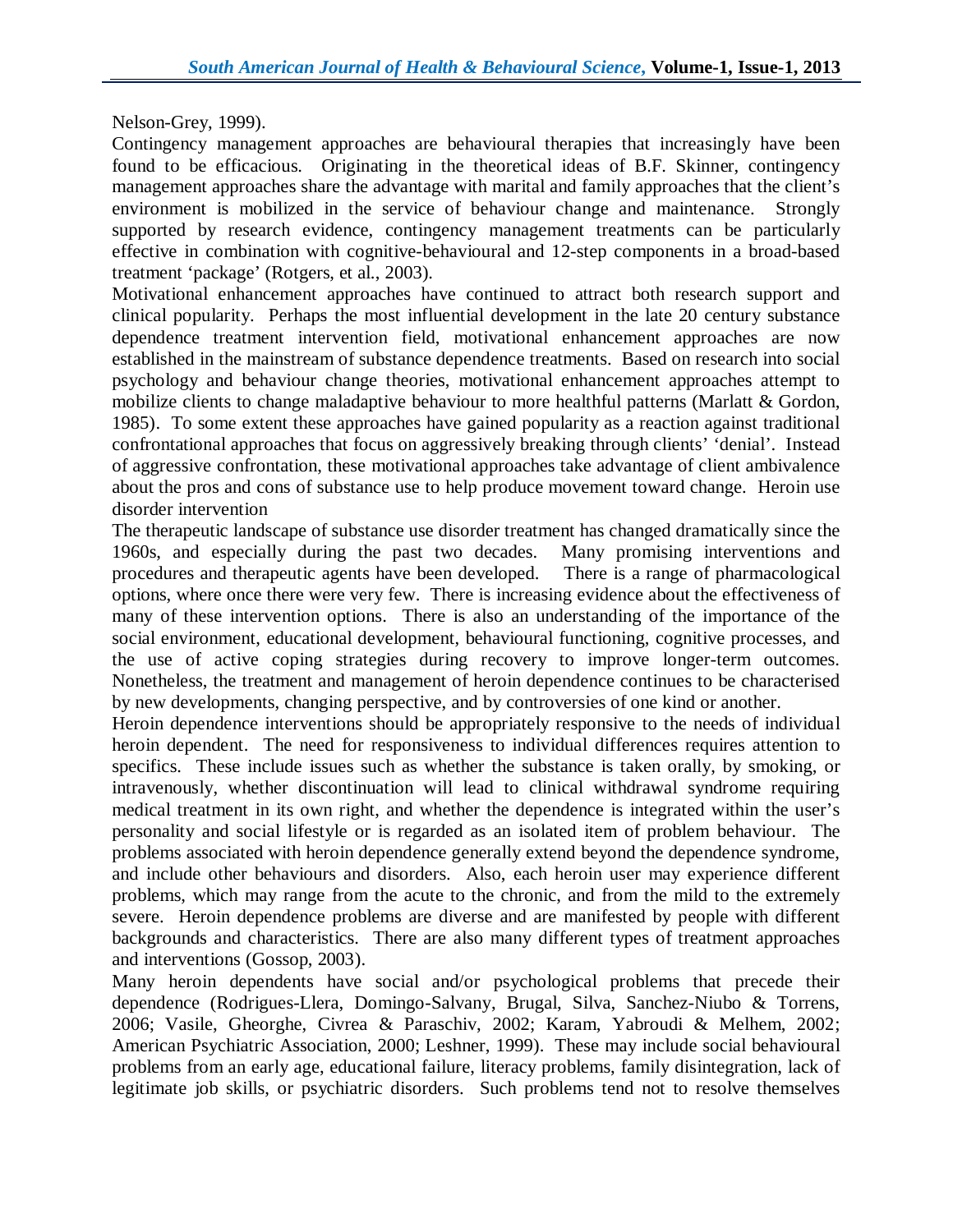simply because the individual gives up heroin and, unless specific services are made available to deal with them, their problems may continue to cause difficulties for the individual and for their chances of recovery. For many heroin dependents, recovery is not only a matter of giving up heroin-seeking behaviour but also involves tackling the social and behavioural problems that may have preceded the addiction and that have often been worsened by it (Dos Santos & Van Staden, 2008). The treatment of heroin dependence problems, therefore, may include interventions that extend beyond the focal point of heroin consumption, and that tackle the personal/psychological and social impairments that may affect those who enter treatment.

## **Intervention efficacy**

The assessment of intervention need has been defined in terms of the ability to benefit from health care (Stevens & Raftery, 1994). The need for intervention has a neutral or pragmatic meaning and possesses specific relevance to the provision of health care which, in this context, should be interpreted with regard to the potential of specific types of interventions to remedy heroin-related problems. In the evaluation of the effectiveness of treatment interventions for heroin dependence problems, the elimination or reduction of heroin/drug use usually serves as a primary outcome measure. A more comprehensive assessment of the impact of treatment may also use secondary outcome measures to measure changes in health and social functioning (Gossop, 2003).

An important conclusion to be reached from the study by Dos Santos, Rataemane, Trathen, and Fourie (2010) and the 2008 study by Dos Santos and Van Staden, as well as from treatment intervention research reviews, is that no single type of treatment intervention can be expected to be effective for everyone who experiences a heroin dependence problem. Heroin users are a diverse and heterogeneous group, and these individual differences may be relevant to the selection of appropriate, holistic and effective treatment interventions. Different individuals prefer and may benefit from the different kinds of interventions. A range of promising alternative therapies are also available, each of which may be optimal for different types of individuals, which may be beneficial in increasing self-awareness and preventing therapeutic overload.

A total of 615 heroin users enrolled in the Australian Treatment Outcome Study (ATOS); 94.5% of the sample completed at least one follow-up interview over a 36-month follow-up. The proportion who reported using heroin in the preceding month continued to decrease significantly from the baseline to the 24-month follow-up (99% versus 35%), with this rate remaining stable to the 36-month follow-up. The reduction in heroin use was accompanied by reductions in use of other drugs. There were also substantial reductions in risk-taking, crime, injection-related health problems and improvements in general physical and mental health. Positive outcomes were associated with more time in maintenance therapies and residential rehabilitation and fewer treatment episodes. Time spent in detoxification was not associated with positive outcomes; major depression was also associated consistently with poorer outcome. At three years, there were impressive reductions in drug use, criminality, psychopathology and injection-related health problems following treatment exposure (Teeson, Mills, Ross, Darke, Williamson & Harvard, 2008). Findings of the study by Dos Santos et al. (2010) and of Dos Santos and Van Staden (2008) suggest that the pathways to recovery tend to be complicated, and the variety of possible outcomes is extremely great. People who are treated for heroin dependence problems achieve a continuum of outcomes with respect to their heroin-taking behaviour and their heroin related problems. After treatment, some people may show initial improvement, with subsequent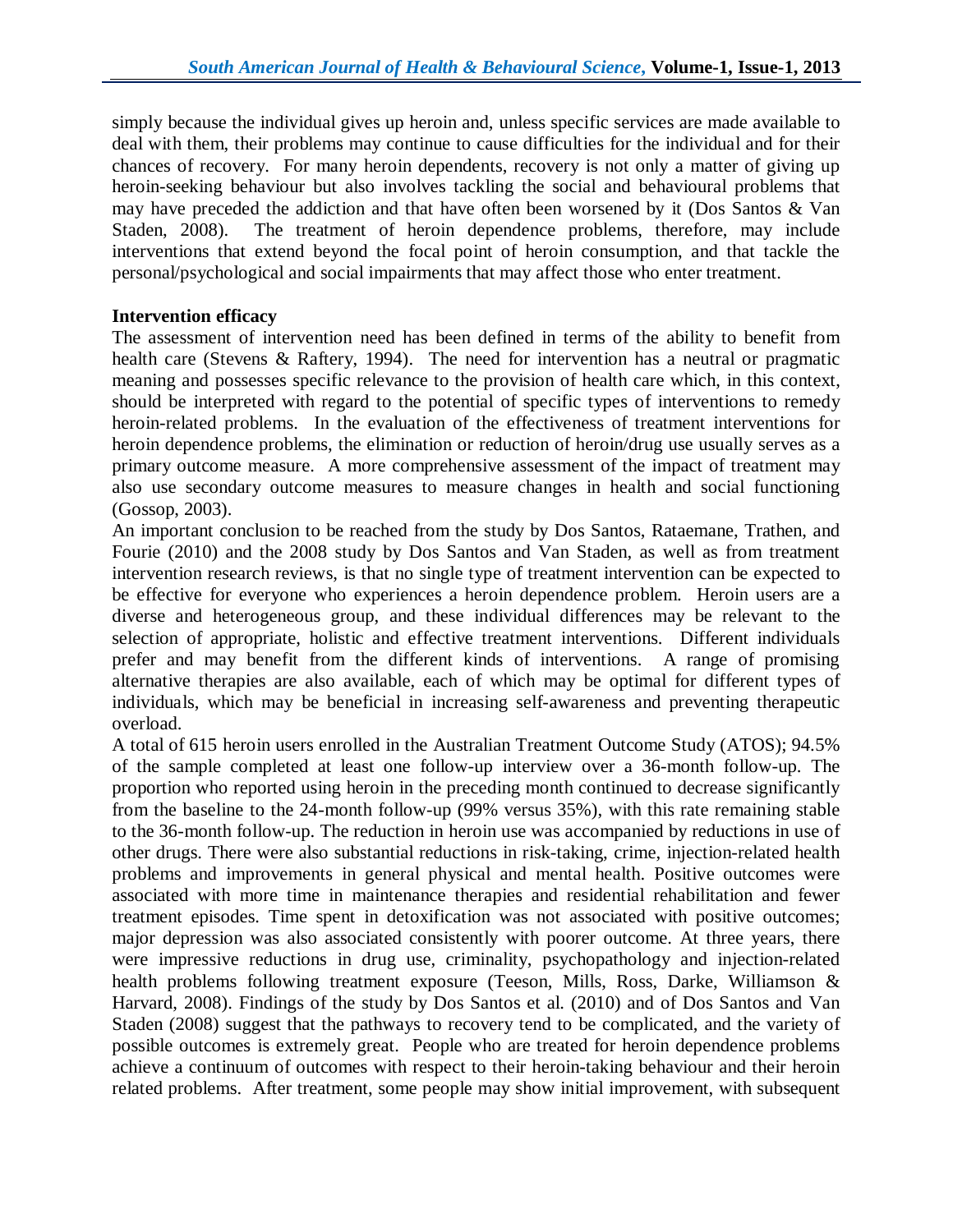deterioration. Others may initially show little change but then gradually achieve a range of possibly substantial improvements. Others may oscillate between outcomes, with periods of abstinence alternating with periods of heroin/drug use. There is also no single, universally applicable measure for the assessment of outcome. Treatment response is not a simple matter of success or failure. As with many of such treatments, the assessment of outcome involves degrees of improvement, and these may convey different meanings for different individual cases (Gossop, 2003).

It is not uncommon for some heroin dependent individuals to lack the basic social behavioural skills and supports that they need to complete, and sometimes even to start, the recovery process. After many years, or even decades, of living a life that has been built upon getting high, buying, selling, talking, and thinking heroin, it is not surprising that giving up and staying off heroin should prove to be an extremely difficult task. Such individuals often require intensive and prolonged help to cope with the psychological, social, economic, and practical challenges of recovery (Dos Santos & Van Staden, 2008; Gossop, 2003).

Heroin use outcomes after intervention may include: abstinence from all forms of substance use maintained for a lifetime; abstinence followed by temporary lapse, followed by abstinence regained; reductions in (but not abstinence from) heroin use; reductions in heroin use but continued or increased use of other psychoactive substances; substitution of heavy drinking for heroin taking; no change in heroin use behaviours but reductions in heroin-related problems; and deterioration in heroin use and in heroin-related problems (Gossop, 2003).

The question 'does heroin use disorder intervention work?' also places too much weight on treatment intervention. It does not put the processes of treatment intervention into an appropriate perspective. Many factors contribute to outcome, and treatment intervention is only one of these. Outcome is also influenced (often powerfully) by the psychological, social, and other characteristics of the individual, the nature and severity of the problem itself, and by a wide variety of post-treatment experiences and events. It is influenced by complex interactions between all these factors (Dos Santos & Van Staden, 2008; Gossop, 2003). The probability of a positive outcome for a homeless heroin injector, for example, with a severe mental illness and HIV/AIDS is likely to be lower than that for a socially stable person with a dependence on a prescribed psychoactive substance taken orally. The probable differences in outcomes would remain even if each of these individuals received an individually tailored treatment intervention (Gossop, 2003).

# **CONCLUSION**

From the literature review it may be concluded that the effectiveness of treatment is a complicated matter to understand and assess. The question 'does heroin use disorder intervention work?' is far too simple. Treatment intervention involves a variety of different practices and procedures that are used with different populations and that are designed to achieve different goals. At the simplest level, treatment intervention is required to tackle both the initiation of change and the maintenance of change. It is one thing to give up heroin. It is another to stay off it. Heroin dependence treatments include a broad range of interventions that vary in content, duration, intensity, goal, setting, provider, and target population. Research data are increasingly becoming available on the effectiveness of the broad spectrum of treatments (Gossop, 2003; Myers & Parry, 2002).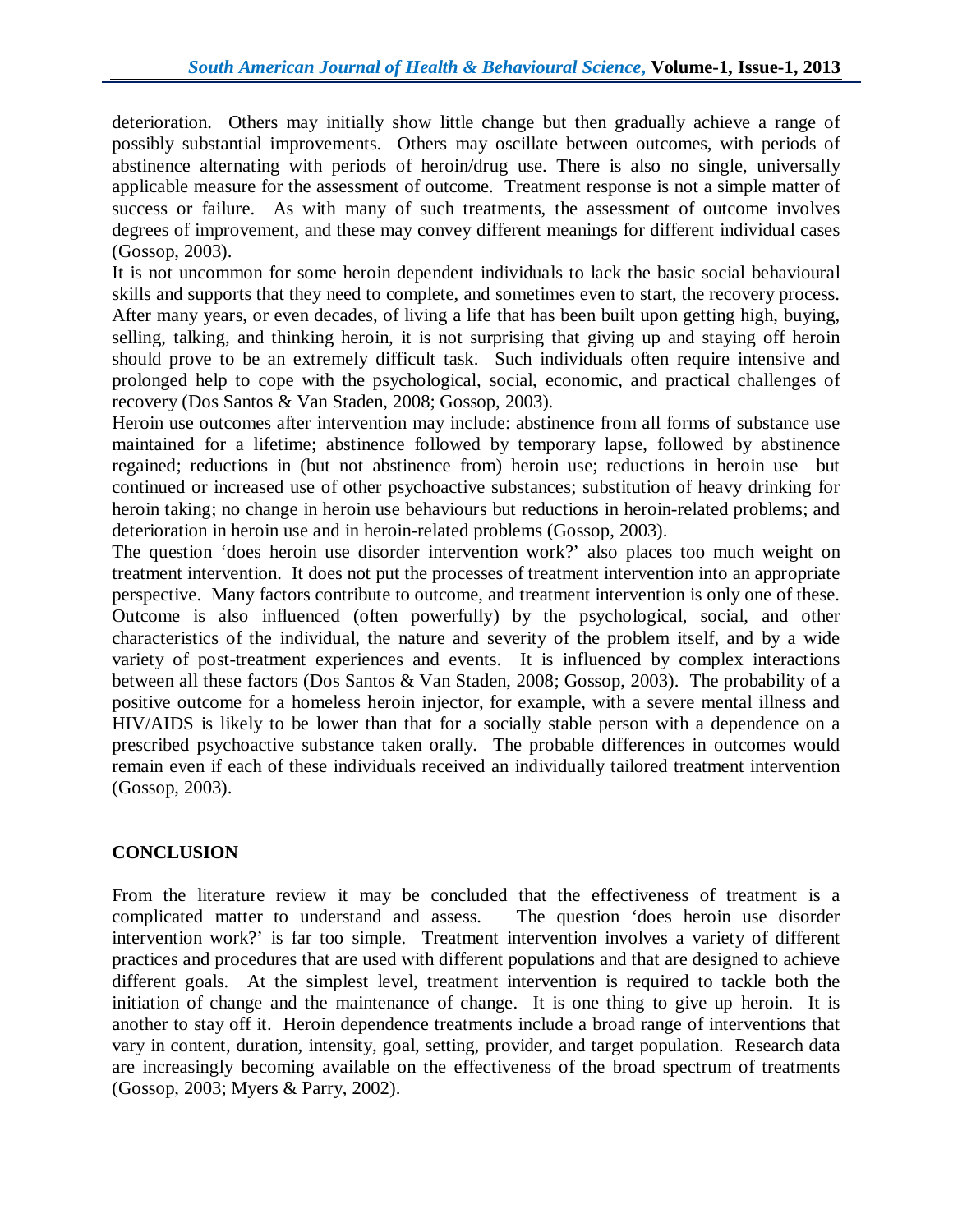st century, scientific information is now It is easy to forget that the treatment of individuals with substance use disorders has only been rendered in an organised service delivery system for less than 50 years. The systematic application of science to the study of substance use disorders on a large scale has only occurred for just over 25 years. Outpatient treatment has only offered an organised form of care for just over a decade. As progression is made in the 21 beginning to be used to guide the evolution and delivery of substance dependence care. Much of what is currently delivered as treatment intervention is based upon current best guesses of how to combine some science-based (e.g., cognitive-behavioural therapy and pharmacotherapies) and some self-help (12-step programmes) approaches into optimal treatment protocols. We are at the beginning stages of determining how this should best be done to produce optimal patient outcomes with an effective outlay of health care monies.

## **REFERENCES**

- 1. Alcoholics Anonymous (2001). Alcoholics Anonymous, 4th Ed. Alcoholics Anonymous World Service.
- 2. American Psychiatric Association. (2000). Diagnostic and statistical manual of mental disorders - text revision. 4 Ed. Washington, DC:
- 3. American Psychiatric Association. Aziz, R. (1990). C.J. Jung's psychology of religion and synchronicity. New York: The State University of New York Press. Callahan, E. (1980).
- 4. Alternative strategies in the treatment of narcotics addictions: A review. In The addictive behaviours (Ed. Miller, W.) Oxford: Pergamon. Corsini, R.J., & Wedding, D. (1995). Current psychotherapies, 5th Ed. Illinois: F.E. Peacock Publishers, Inc.
- 5. Dos Santos, M. & Van Staden, F (2008). Heroin dependence recovery. Journal of Psychology in Africa, 18(2), 327-338.
- 6. Dos Santos, M.M.L., Rataemane, T.S., Trathen, B., & Fourie, D. (2010). An approach to heroin use disorder intervention within the South African context: a content analysis study. Substance Abuse Treatment, Prevention and Policy,5: 13.
- 7. Einstein, S. (1966). The narcotics dilemma: Who is listening to what? International Journal of the Addictions, 1, 1-6.
- 8. Finnegan, F. (1995). The cognitive structure underlying heroin injecting behaviour. Journal of Drug Education, 25(3), 281-287.
- 9. Friedman, M. (1992). Buried alive: The biography of Janis Joplin. New York: Harmony Books.
- 10. Ghodse, H. (1989). Drugs and addictive behaviour: A guide to treatment. Oxford: Blackwell Scientific Publications.
- 11. Gossop, M. (2000). Living with drugs (5th Ed.). Aldershot: Ashgate Arena. Gossop, M. (2003). Drug addiction and its treatment. Oxford: Oxford University Press. Hayes, S.C., Barlow, D.H., & Nelson-Grey, R.O. (1999). The scientist practitioner: and research and accountability in the age of managed health care (2 Ed.). Boston: Allyn & Bacon.
- 12. Kaplan. J. (1983). The hardest drug: Heroin and public policy. Chicago: The University of Chicago Press.
- 13. Karam, E.G.; Yabroudi, P., & Melhem, N.M. (2002). Comorbidity of substance abuse and other psychiatric disorders in acute general psychiatric admissions: A story from Lebanon. Comprehensive Psychiatry, 43(6), 463-468.
- 14. Kenny, M. (1999). Death by heroin recovery by hope. Dublin: New Island Books.